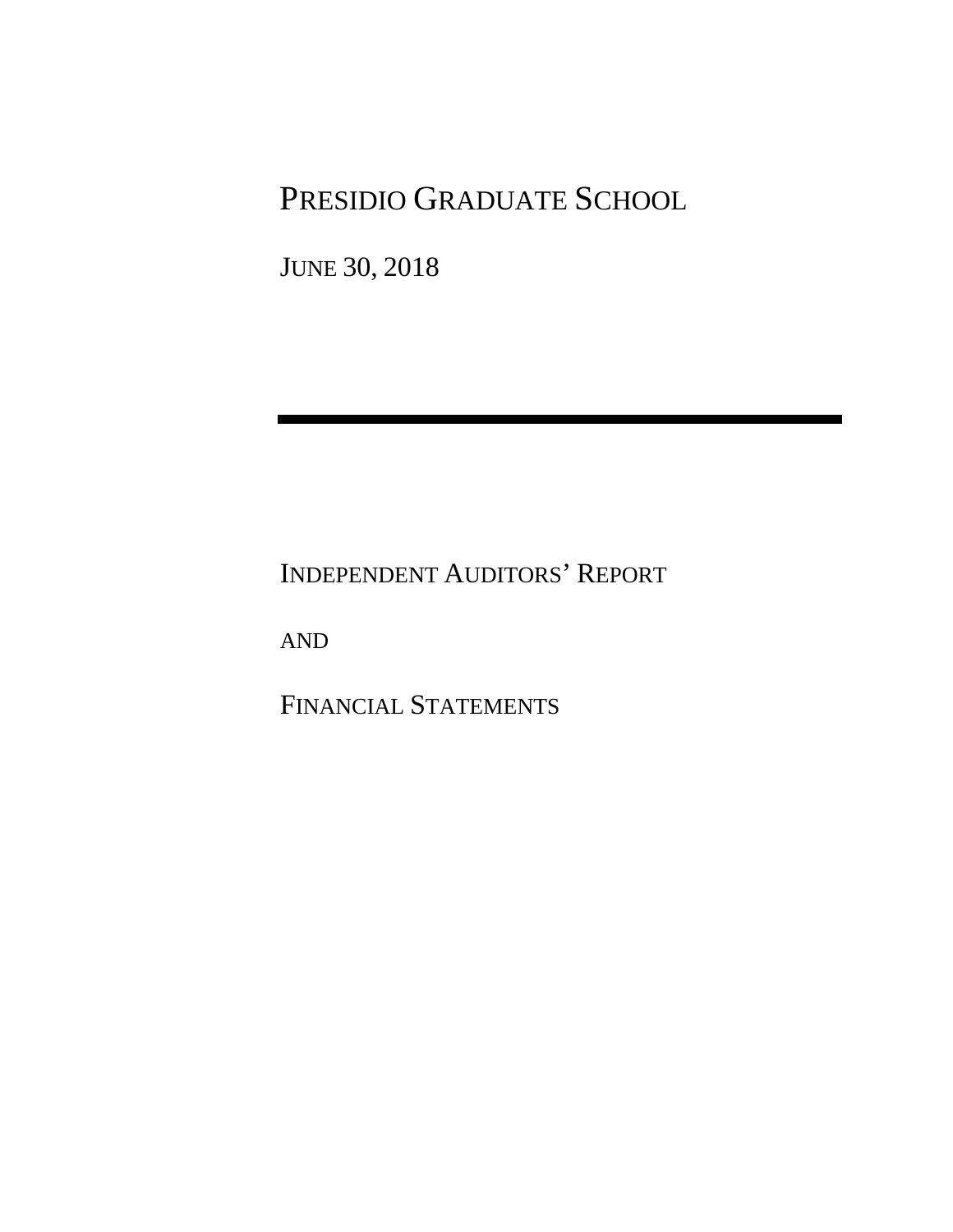# **Independent Auditors' Report and Financial Statements**

| <b>Independent Auditors' Report</b>               | $1 - 2$  |
|---------------------------------------------------|----------|
| <b>Financial Statements</b>                       |          |
| <b>Statement of Financial Position</b>            | 3        |
| Statement of Activities and Changes in Net Assets | 4        |
| <b>Statement of Cash Flows</b>                    | 5        |
| <b>Notes to Financial Statements</b>              | $6 - 14$ |
| <b>Supplementary Information</b>                  |          |

Schedule of Functional Expense 15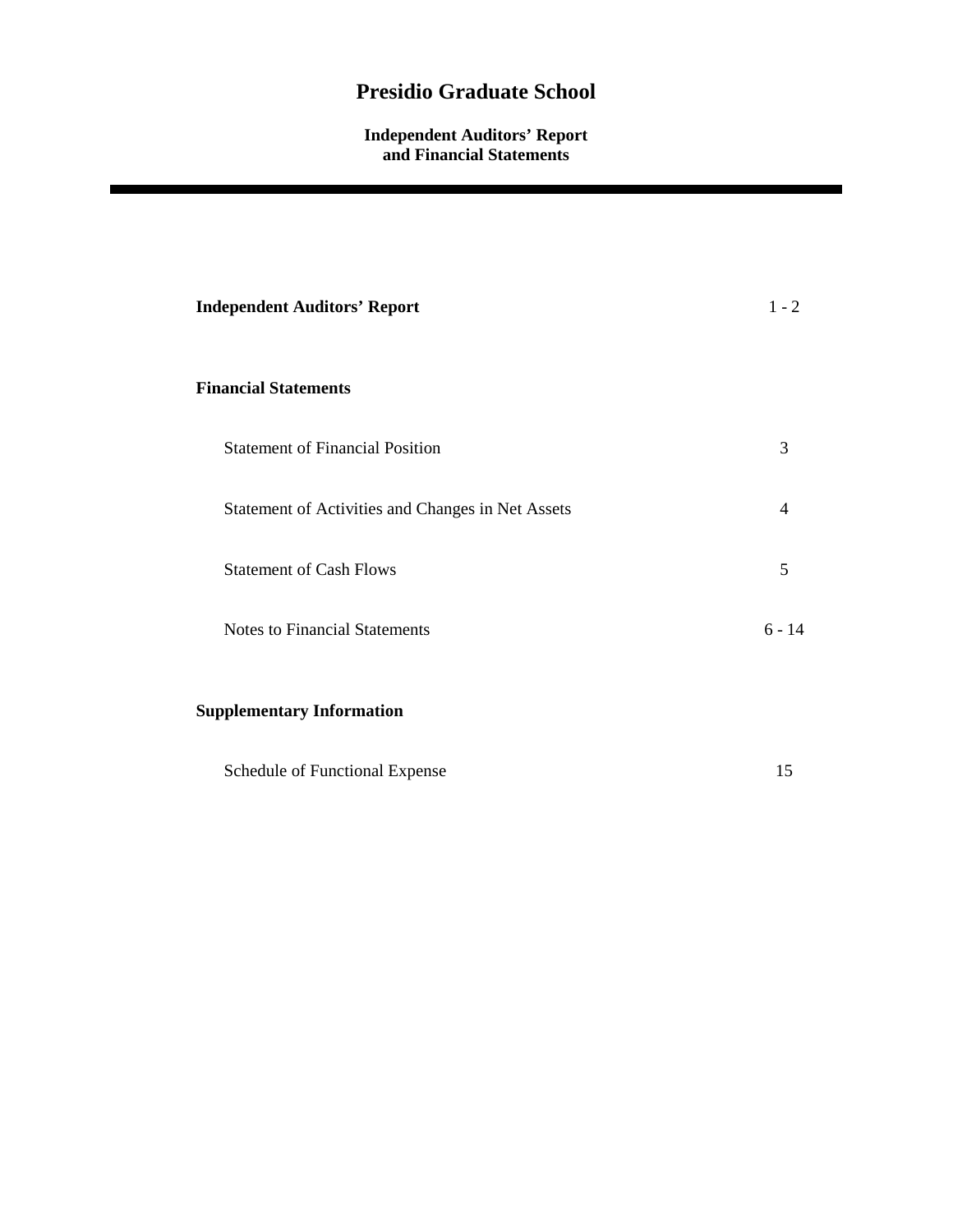

**A Century Strong** 

**Independent Auditors' Report**

THE BOARD OF DIRECTORS PRESIDIO GRADUATE SCHOOL San Francisco, California

### **Report on the Financial Statements**

We have audited the accompanying financial statements of **PRESIDIO GRADUATE SCHOOL (the School),** which comprise the statement of financial position as of June 30, 2018, and the related statements of activities and changes in net assets, and cash flows for the year then ended, and the related notes to the financial statements.

#### **Management's Responsibility for the Financial Statements**

Management is responsible for the preparation and fair presentation of these financial statements in accordance with accounting principles generally accepted in the United States of America; this includes the design, implementation, and maintenance of internal control relevant to the preparation and fair presentation of financial statements that are free from material misstatement, whether due to fraud or error.

#### **Auditors' Responsibility**

Our responsibility is to express an opinion on these financial statements based on our audit. We conducted our audit in accordance with auditing standards generally accepted in the United States of America. Those standards require that we plan and perform the audit to obtain reasonable assurance about whether the financial statements are free from material misstatement.

An audit involves performing procedures to obtain audit evidence about the amounts and disclosures in the financial statements. The procedures selected depend on the auditor's judgment, including the assessment of the risks of material misstatement of the financial statements, whether due to fraud or error. In making those risk assessments, the auditor considers internal control relevant to the entity's preparation and fair presentation of the financial statements in order to design audit procedures that are appropriate in the circumstances, but not for the purpose of expressing an opinion on the effectiveness of the entity's internal control. Accordingly, we express no such opinion. An audit also includes evaluating the appropriateness of accounting policies used and the reasonableness of significant accounting estimates made by management, as well as evaluating the overall presentation of the financial statements.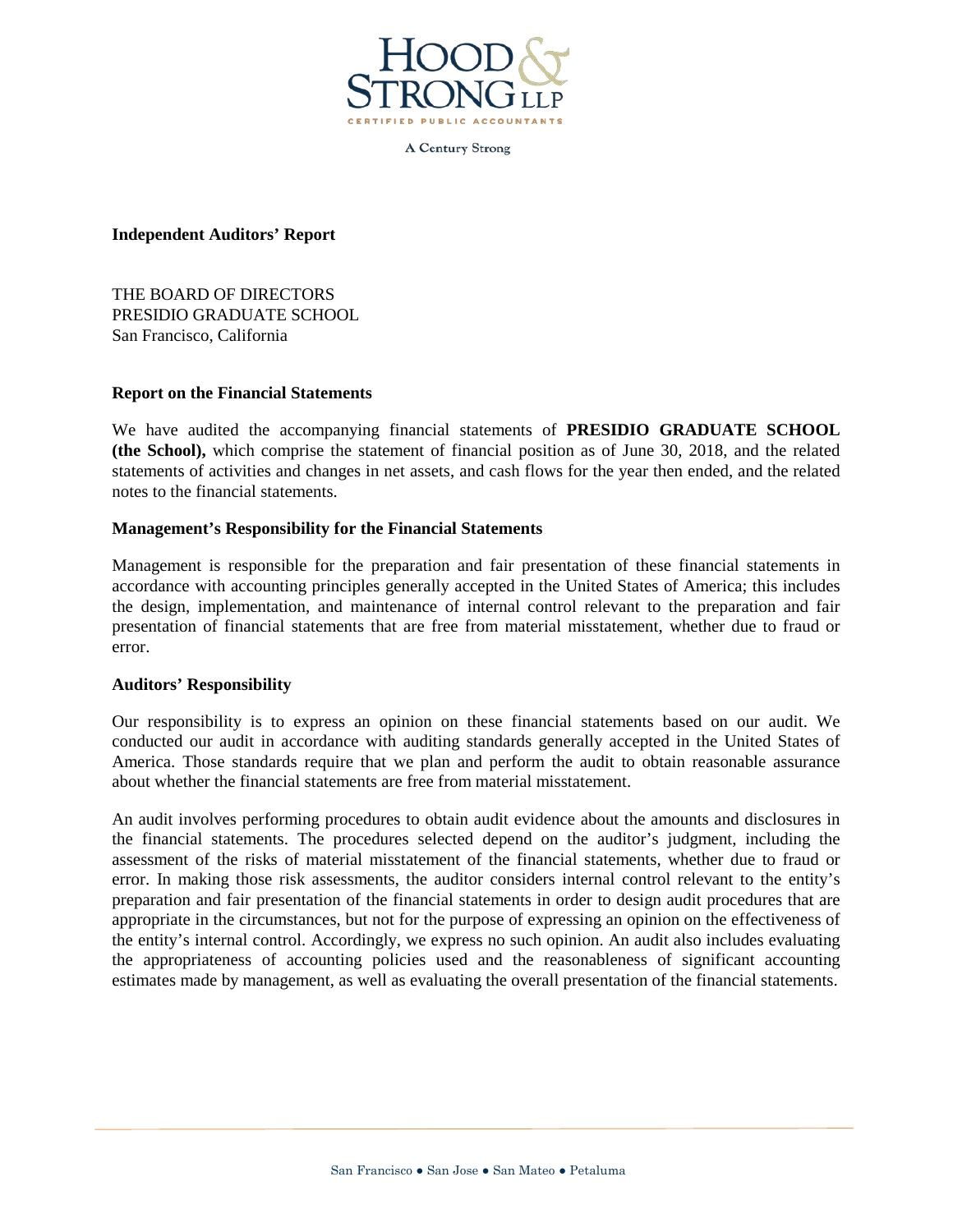We believe that the audit evidence we have obtained is sufficient and appropriate to provide a basis for our audit opinion.

# **Opinion**

In our opinion, the financial statements referred to above present fairly, in all material respects, the financial position of Presidio Graduate School as of June 30, 2018, and the changes in its net assets and its cash flows for the year then ended, in accordance with accounting principles generally accepted in the United States of America.

# **Supplementary Information**

Our audit was conducted for the purpose of forming an opinion on the financial statements as a whole. The accompanying supplementary schedule of functional expense on page 15 are presented for purposes of additional analysis and are not a required part of the financial statements. Such information is the responsibility of management and was derived from and relates directly to the underlying accounting and other records used to prepare the financial statements. The information has been subjected to the auditing procedures applied in the audit of the financial statements and certain additional procedures, including comparing and reconciling such information directly to the underlying accounting and other records used to prepare the financial statements or to the financial statements themselves, and other additional procedures in accordance with auditing standards generally accepted in the United States of America. In our opinion, the information is fairly stated in all material respects in relation to the financial statements as a whole.

Hood & Strong LLP

San Francisco, California March 1, 2019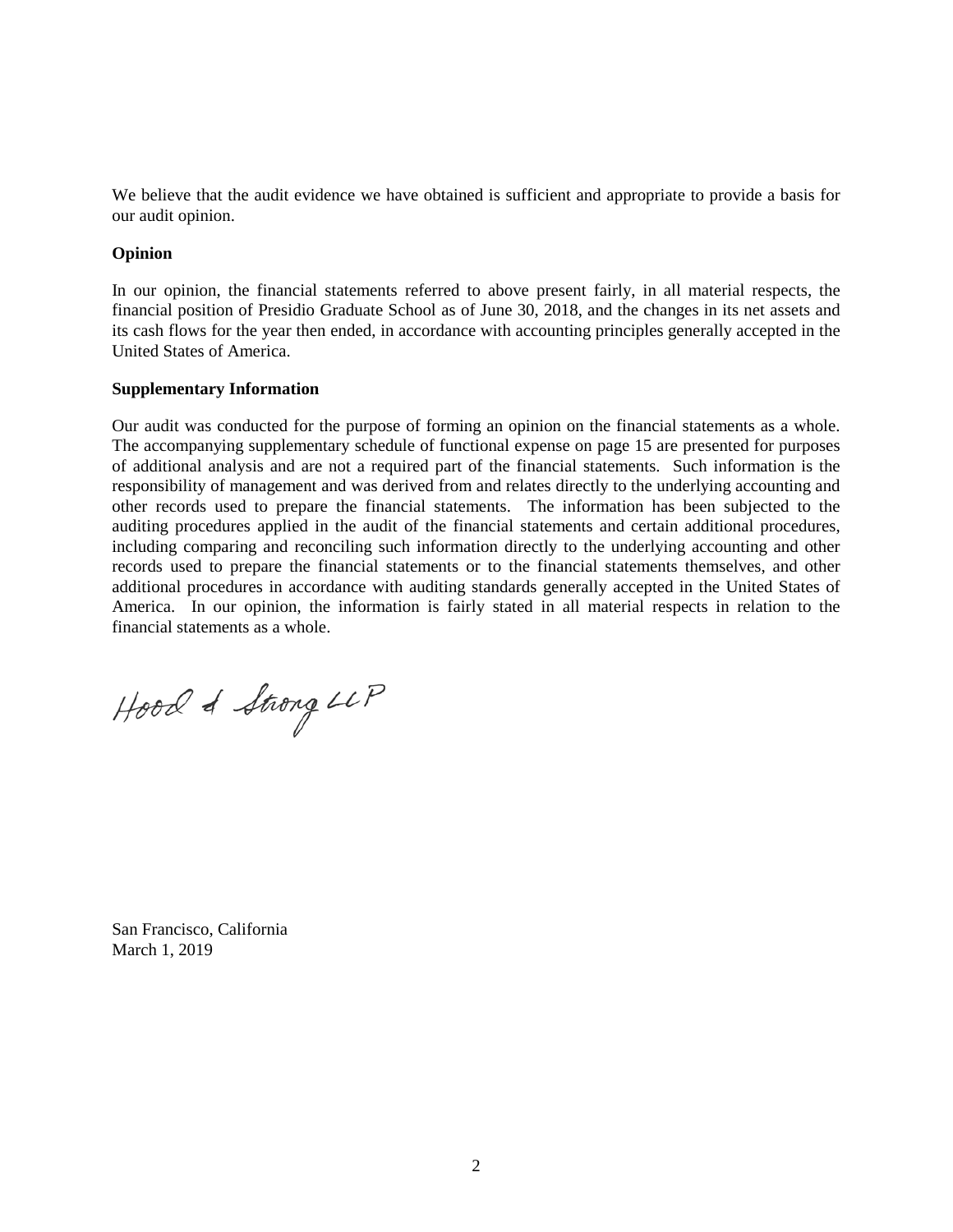# **Statement of Financial Position**

*June 30, 2018*

# **Assets:**

| Cash and cash equivalents                          | \$. | 1,197,474 |
|----------------------------------------------------|-----|-----------|
| Tuitions receivable, net of allowance for doubtful |     |           |
| accounts of \$74,256                               |     | 30,443    |
| Other assets                                       |     | 4,625     |
| Prepaid expenses                                   |     | 104,360   |
| Security deposits                                  |     | 239,014   |
| Refundable bond                                    |     | 250,000   |
| Property and equipment, net                        |     | 50,594    |
|                                                    |     |           |
| <b>Total Assets</b>                                | S   | 1.876.510 |

# **Liabilities and Net Assets**

### **Liabilities:**

| Accounts payable         | $\mathcal{S}$<br>34,638 |
|--------------------------|-------------------------|
| Accrued expenses         | 126,844                 |
| Deferred tuition revenue | 66,184                  |
| Other liability          | 66,534                  |
| Notes payable            | 119,498                 |
| Acquisition indebtedness | 178,128                 |
|                          |                         |
| <b>Total liabilities</b> | 591,826                 |
| <b>Net Assets:</b>       |                         |
| Unrestricted:            |                         |
| Undesignated             | 554,947                 |
| Board designated         | 500,000                 |
| Temporarily restricted   | 229,737                 |
| Total net assets         | 1,284,684               |
|                          |                         |

**Total Liabilities and Net Assets** \$ 1,876,510

See accompanying notes to financial statements.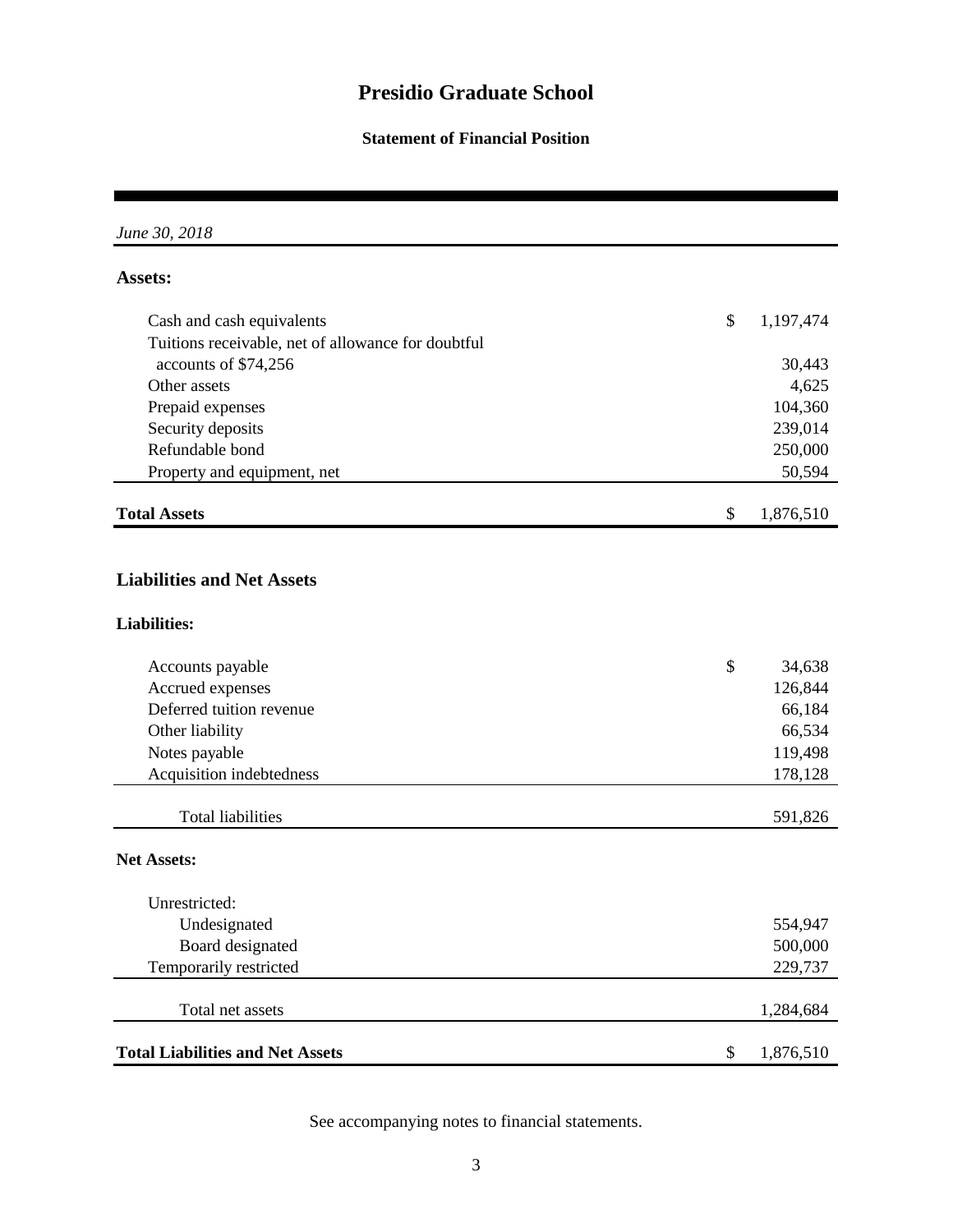# **Statement of Activities and Changes in Net Assets**

| Year Ended June 30, 2018                     |    |              |    |                           |    |            |
|----------------------------------------------|----|--------------|----|---------------------------|----|------------|
|                                              |    | Unrestricted |    | Temporarily<br>Restricted |    | Total      |
| <b>Revenues, Support and Gains (Losses):</b> |    |              |    |                           |    |            |
| Tuition and fees                             | \$ | 3,623,606    |    |                           | \$ | 3,623,606  |
| Institutional student aid                    |    | (226, 018)   |    |                           |    | (226, 018) |
| Net tuition and fees                         |    | 3,397,588    |    |                           |    | 3,397,588  |
| Contributions and grants                     |    | 1,336,526    | \$ | 254,775                   |    | 1,591,301  |
| Other income                                 |    | 18,759       |    |                           |    | 18,759     |
| Net assets released from restrictions        |    | 297,691      |    | (297, 691)                |    |            |
| Total revenue and support                    |    | 5,050,564    |    | (42, 916)                 |    | 5,007,648  |
| <b>Expenses:</b>                             |    |              |    |                           |    |            |
| Institutional support                        |    | 787,585      |    |                           |    | 787,585    |
| <b>Student services</b>                      |    | 1,297,907    |    |                           |    | 1,297,907  |
| Instruction                                  |    | 1,867,956    |    |                           |    | 1,867,956  |
| Academic support                             |    | 307,803      |    |                           |    | 307,803    |
| Total expenses                               |    | 4,261,251    |    |                           |    | 4,261,251  |
| <b>Total Change in Net Assets</b>            |    | 789,313      |    | (42, 916)                 |    | 746,397    |
| Net Assets, beginning of year                |    | 265,634      |    | 272,653                   |    | 538,287    |
| Net Assets, end of year                      | \$ | 1,054,947    | \$ | 229,737                   | \$ | 1,284,684  |

See accompanying notes to financial statements.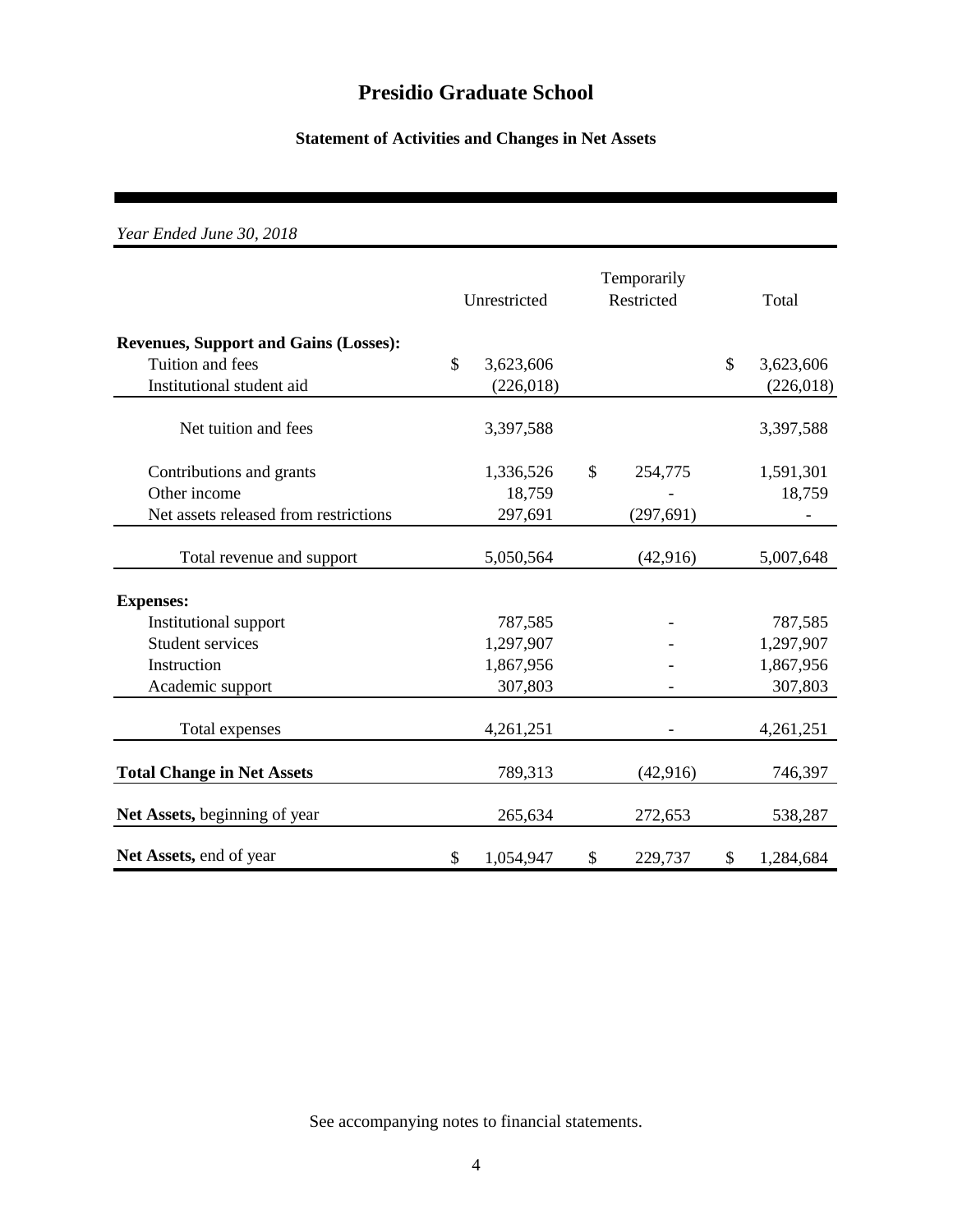# **Statement of Cash Flows**

*Year Ended June 30, 2018*

| <b>Operating Activities:</b>                                |                 |
|-------------------------------------------------------------|-----------------|
| Change in net assets                                        | \$<br>746,397   |
| Adjustments to reconcile change in net assets to            |                 |
| net cash provided by operating activities:                  |                 |
| Depreciation and amortization                               | 57,517          |
| Allowance for doubtful accounts                             | (33,744)        |
| Changes in operating assets and liabilities:                |                 |
| Tuitions receivable                                         | 213,340         |
| Pledges receivable                                          | 93,975          |
| Receivable from HotChalk Inc.                               | 233,000         |
| Other assets                                                | 15,931          |
| Prepaid expense                                             | (10, 504)       |
| Security deposits                                           | (175, 920)      |
| Accounts payable                                            | (77,980)        |
| Accrued expenses                                            | (72,990)        |
| Deferred revenue                                            | (7, 739)        |
| Net cash provided by operating activities                   | 981,283         |
| <b>Financing Activities:</b>                                |                 |
| Payment of debt                                             | (236, 923)      |
| Net cash used in financing activities                       | (236, 923)      |
| <b>Net Change in Cash and Cash Equivalents</b>              | 744,360         |
| Cash and Cash Equivalents, beginning of year                | 453,114         |
| Cash and Cash Equivalents, end of year                      | \$<br>1,197,474 |
| <b>Supplemental Cash Flow Information:</b><br>Interest paid | \$<br>34,649    |

See accompanying notes to financial statements.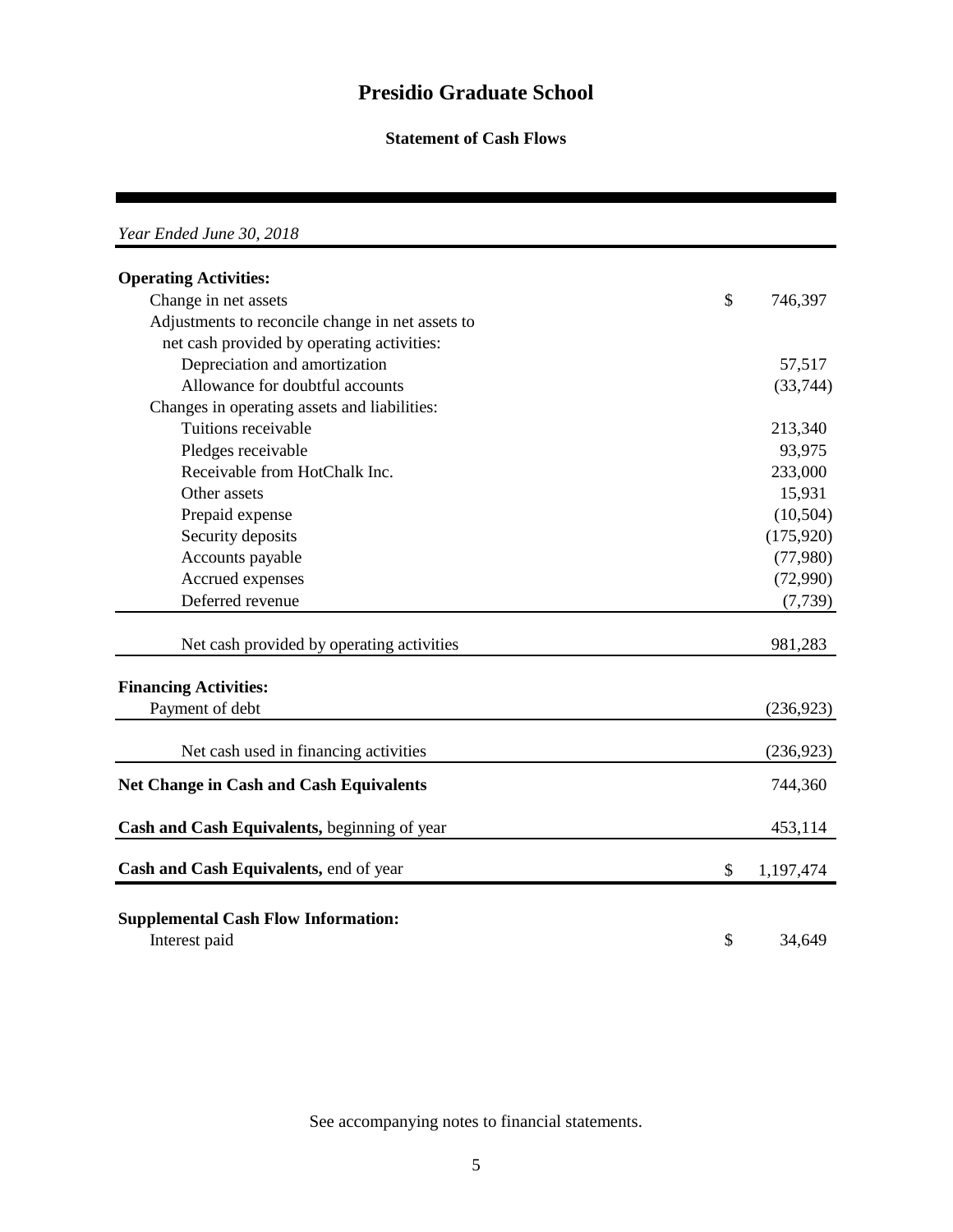# **Notes to Financial Statements**

### **Note 1 - Nature of Organization:**

Presidio Graduate School (the School) is a private nonprofit institution of higher education organized under the laws of the State of California in 1990 and located in San Francisco, California. The School has pioneered the field of sustainable management education since 2003. The School also received authorization for Title IV funding from the Department of Education on January 2015. As of July 27, 2016, Presidio Graduate School acquired certain assets and as consideration for the assets assumed certain liabilities of Pinchot University (the University) under a purchase and sale agreement (the Agreement). The University is a Washington nonprofit corporation located in Seattle, Washington providing graduate and certificate programs in sustainability. Under the Agreement, the School has the right to matriculate all students attending the University and to assume the accreditations and licenses the University held to operate. The School matriculated students in the fall of 2016 and began holding classes in Seattle at that time.

Presidio Graduate School offers degrees and certificates in Sustainable Management. Funding sources generally include tuition and fees charged to students and contributions and grants.

The School assists students in the financing of their education through private and institution awards as well as a federally-funded student loan program.

The School is accredited by the WASC Senior College and University Commission (WSCUC). This accreditation is subject to periodic review and renewal.

The School's mission is to educate and inspire a new generation of skilled, visionary and enterprising leaders to transform business and public policy and create a more just, prosperous and sustainable world; across a range of disciplines, industries and sectors to bridge the gap between commerce and the common good.

### **Note 2 - Summary of Significant Accounting Policies:**

#### a. Basis of Accounting

The School's financial statements are prepared on the accrual basis of accounting in accordance with generally accepted accounting principles in the United States of America (U.S. GAAP). The School reports information regarding its financial position and activities according to three classes of net assets: unrestricted, temporarily restricted and permanently restricted.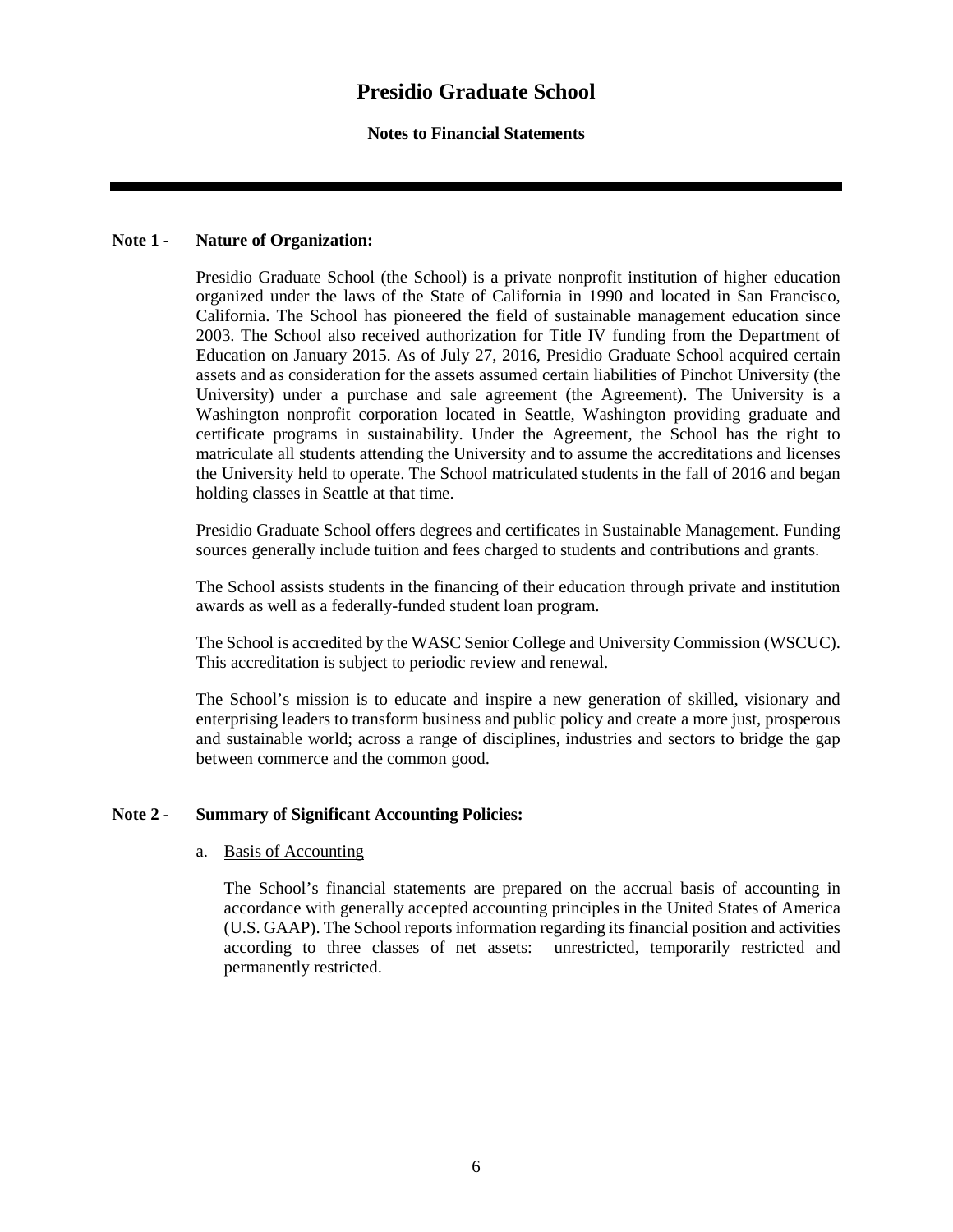### **Notes to Financial Statements**

#### **Description of Net Assets**

Under accounting principles applicable to not-for-profit organizations, net assets and revenues, expenses, gains and losses are classified based on the existence or absence of donor-imposed restrictions. Accordingly, the net assets of the School and changes therein are classified and reported as follows:

*Unrestricted Net Assets* - net assets that are not subject to donor-imposed restrictions, unrestricted net assets may be designated for specific purposes by action of the Board of Directors or otherwise limited by contractual arrangements with outside parties. The Board of Directors in the fiscal year ended June 30, 2018 designated \$500,000 for a quasi-endowment. The income is to be spent on scholarships.

*Temporarily Restricted Net Assets* - net assets that are subject to donor-imposed restrictions that can be fulfilled either by actions of the School pursuant to those specific restrictions and/or expire with the passage of time.

*Permanently Restricted Net Assets* - net assets that are subject to donor-imposed restrictions requiring the School to maintain the assets permanently. There are no permanently restricted net assets at June 30, 2018.

#### b. Revenues and Expenses

Tuition revenue is recorded as earned on a pro rata basis over the applicable terms of the academic year, which consists of fall, spring, and summer terms. Tuition payments received for future academic terms are deferred as a liability until tuition revenue is earned.

Tuition and fee revenues are reduced by student financial aid provided in the form of institutional scholarships and grants and donor funded scholarships.

Revenues are reported as increases in unrestricted net assets unless use of the related assets is limited by donor-imposed restrictions. The School reports gifts of land, buildings, and equipment as unrestricted support unless explicit donor stipulations specify how the donated assets must be used. Gifts of long-lived assets with explicit restrictions that specify how the assets are to be used and gifts of cash or other assets that must be used to acquire long-lived assets are reported as restricted support. Absent explicit donor stipulations about how long those long-lived assets must be maintained, the School reports expirations of donor restrictions when the donated or acquired long-lived assets are placed in service. Contributions of assets other than cash are recorded at their estimated fair value on the date the contribution is made.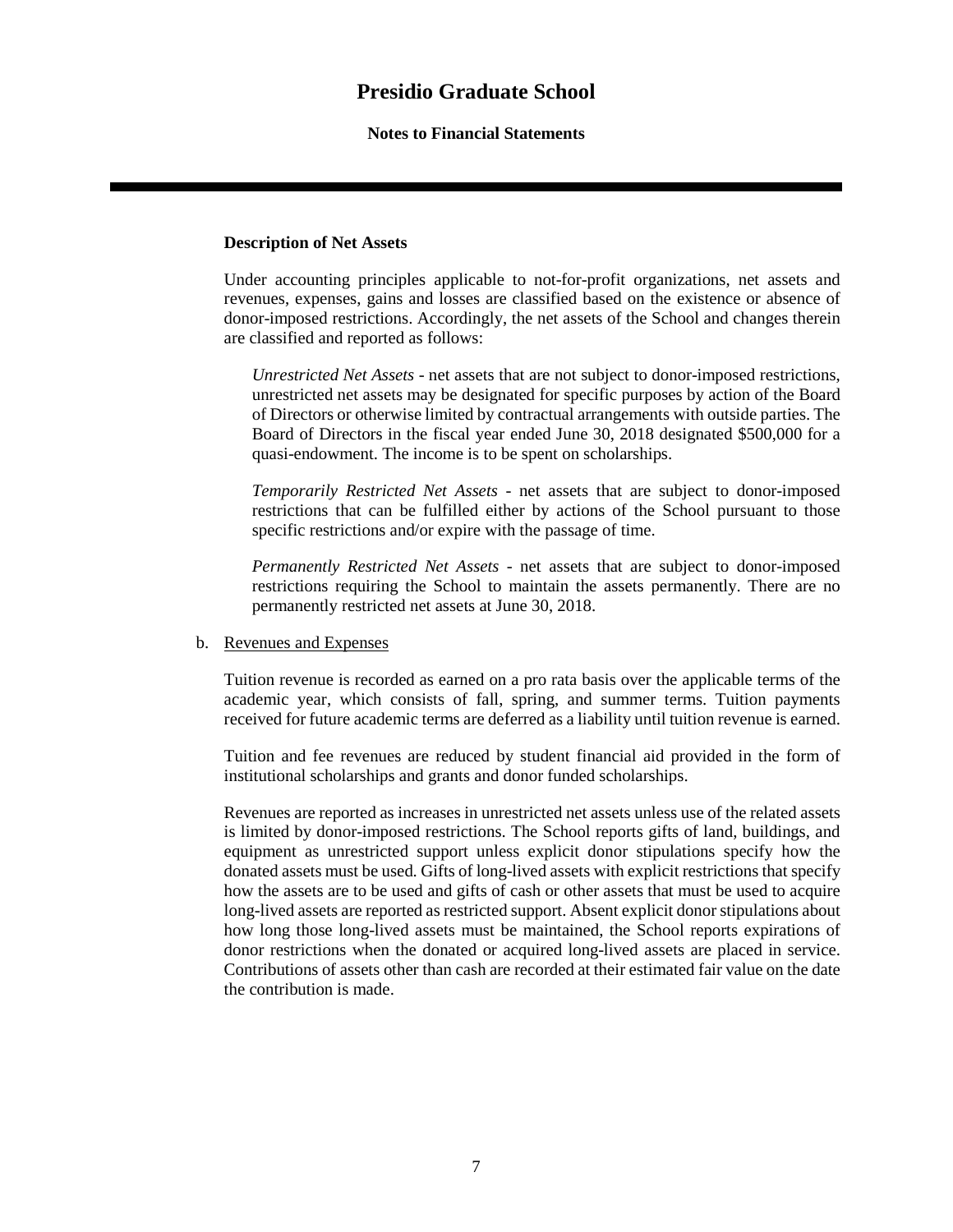# **Notes to Financial Statements**

Expenses are reported as decreases in unrestricted net assets. Gains or losses on investments and other assets and liabilities are reported as increases or decreases in unrestricted net assets unless their use is restricted by explicit donor restrictions or by law. Expirations of temporary restrictions on net assets are reported as satisfaction of restrictions between the applicable classes of net assets as the donor stipulated purposes are fulfilled and/or the stipulated time period elapses.

Contributions and grants, including unconditional promises to give, are recognized as revenues in the period received. Conditional promises to give are not contributions until the conditions on which they depend are substantially met. Unconditional promises to give are donor commitments that are supported by verifiable documentation, and contain no ambiguous conditions. Contributions with donor-imposed restrictions that are met in the same year as received are reported as satisfaction of restrictions from temporarily restricted to unrestricted net assets.

### c. Cash and Cash Equivalents

The School considers all instruments with a maturity of three months or less at the time of purchase to be cash equivalents.

d. Tuitions Receivable

Tuitions receivable are carried at the unpaid balance of the original amount billed to students. Students are required to have paid in full or agreed to a payment plan before being admitted for future terms.

Receivables are less an estimate made for doubtful accounts based on a review of all outstanding amounts and expected collection.

e. Pledges Receivable

Pledges receivable that are expected to be collected after one year are recorded at net present value, if the discount is determined to be material. Management uses the allowance method when estimating uncollectible pledges and has determined that no allowance is necessary.

# f. Property, Plant, and Equipment

Property, plant, and equipment are stated at cost at the date of acquisition or fair value at the date of donation in the case of gifts less accumulated depreciation. Depreciation is computed on the straight-line basis over the estimated useful lives of 3 to 7 years for equipment, library books, software, furniture, and intangible assets. Leasehold improvements are amortized over the estimated useful life or the remaining term of the related property lease, whichever is shorter. The School's policy is to capitalize items purchased or donated with a cost or fair value in excess of \$500. Maintenance and repairs are charged to expense as incurred.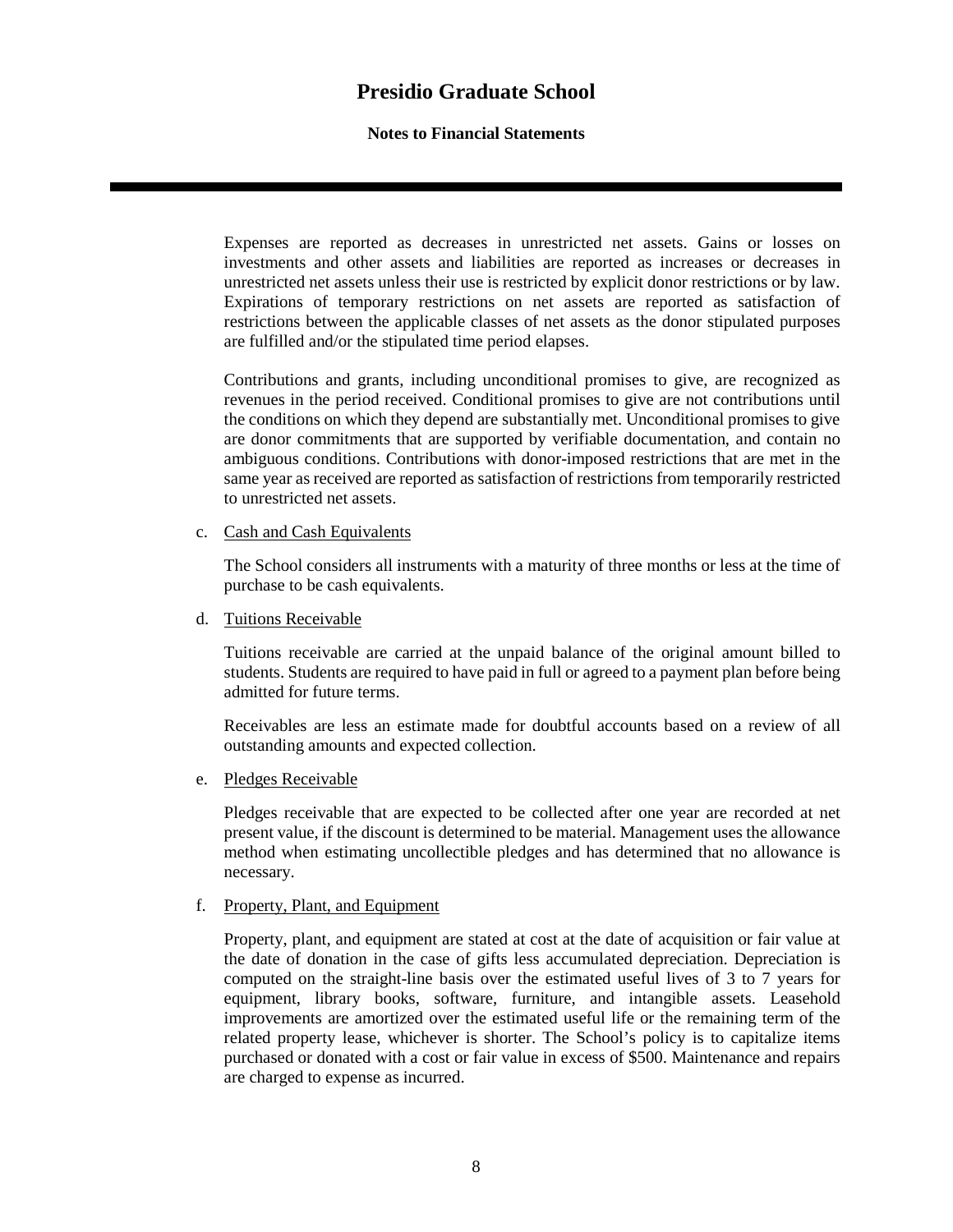# **Notes to Financial Statements**

### g. Functional Expenses

The cost of providing program and supporting services have been summarized on a functional basis in the statement of activities and changes in net assets. Directly identifiable expenses are charged to the related program or service benefited. Indirect expenses are allocated to programs and services based principally on the percentage of personnel time spent in each area or management's estimate of usage. For the year ended June 30, 2018, \$70,951 of fundraising costs are included in Institutional Support in the Statement of Activities and Changes in Net Assets.

h. Advertising Costs

The School expenses costs incurred for advertising when incurred. Advertising for the purpose of generating tuition revenue amounted to \$74,016 for the year ended June 30, 2018.

i. Income Taxes

The School is a tax-exempt organization under Internal Revenue Service Code section 501(c)(3) and the California tax code. The Financial Accounting Standards Board (FASB) issued guidance on accounting for uncertainty in income taxes, which the School has adopted. Management evaluated the School's tax positions and concluded that the School had maintained its tax-exempt status and had taken no uncertain tax positions that required adjustment to the financial statements. Therefore, no provision or liability for income taxes has been included in the financial statements.

j. Concentrations

The School has cash deposits, which are in excess of federally insured limits.

Contributions for the year ended June 30, 2018 are comprised of \$1,085,500 made by or at the direction of one donor. Of this amount, \$1,050,000 was unrestricted and the board resolved that \$500,000 be placed into a board designated endowment (quasi-endowment) for the benefit of Presidio Graduate School. Any earnings from investment of these funds may be used for student scholarships, but the corpus shall remain protected for future use of the School according to the board's direction.

k. Use of Estimates

The preparation of financial statements in conformity with U.S. GAAP requires management to make estimates and assumptions that affect the reported amounts of assets and liabilities and disclosures of contingent assets and liabilities at the date of the financial statements and the reported amounts of revenues, expenses and other changes in net assets during the reporting period. The most significant estimates relate to allowance for doubtful accounts and allocation of certain expenses to functional expense categories. Actual future results could differ materially from these estimates.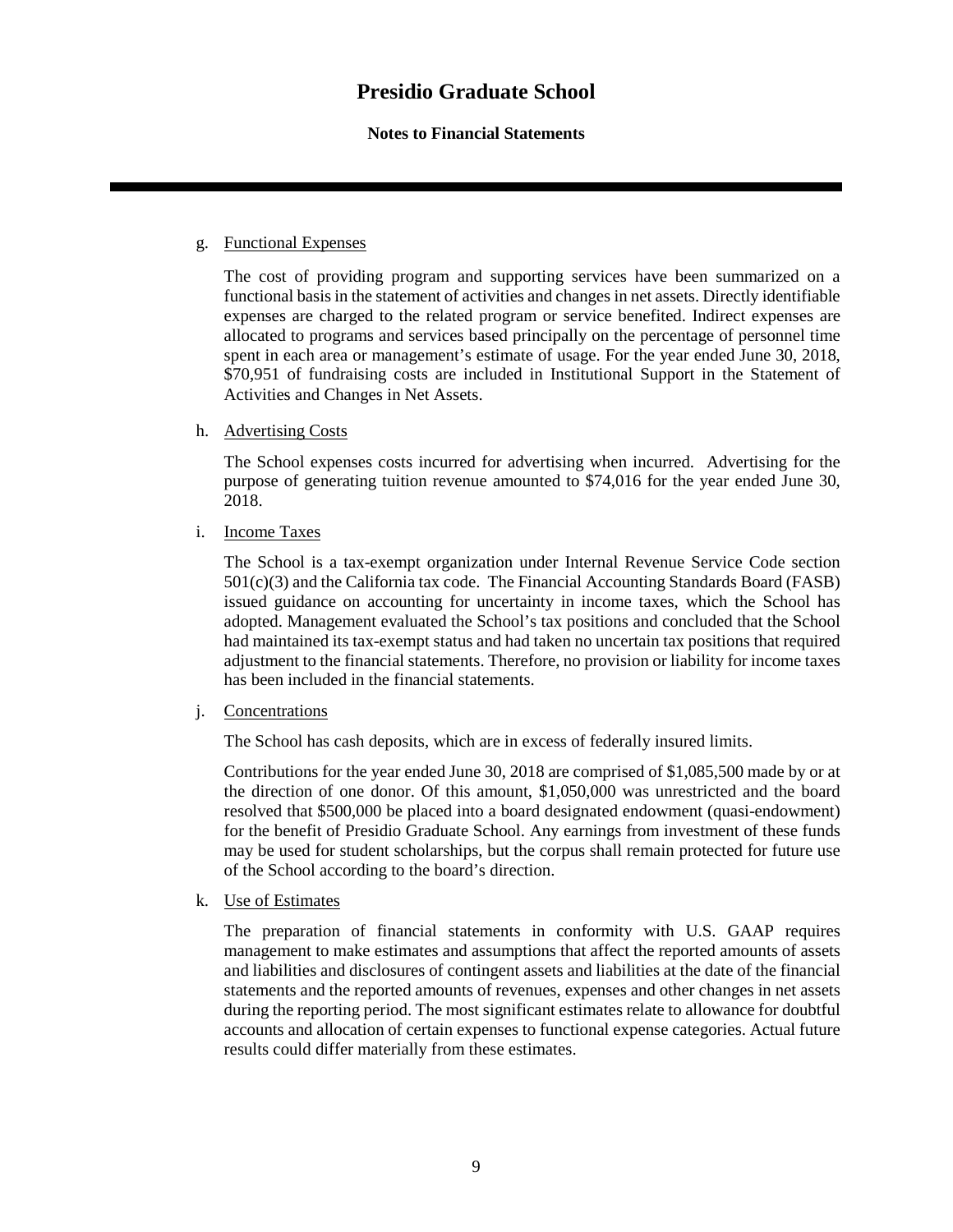### **Notes to Financial Statements**

#### l. Recent Accounting Pronouncements

In August 2016, the FASB issued Accounting Standards Update (ASU) 2016-14 – *Not-For-Profit Entities (Topic 958): Presentation of Financial Statements of Not-For-Profit Entities.* The amendments in this ASU are designed to make improvements to the information provided in financial statements and accompanying notes of not-for-profit entities. The amendments set forth the FASB's improvements to net asset classification requirements and the information presented about a not-for-profit entity's liquidity, financial performance, and cash flows. The amendments in the update are effective for annual financial statements issued for fiscal years beginning after December 15, 2017. evaluating the impact of this pronouncement on its financial statements. Early application of the amendments in the update is permitted. The School is currently evaluating the impact of this pronouncement on its financial statements.

In February 2016, the FASB issued ASU 2016-02 – *Leases (Topic 958)*. The new standard will supersede much of the existing authoritative literature for leases. This guidance requires lessees, among other things, to recognize right-of-use assets and liabilities on their balance sheet for all leases with lease terms longer than twelve months. The standard will be effective for the fiscal year beginning after December 15, 2019 with early application permitted. The School is currently evaluating the impact of this pronouncement on its financial statements.

In June 2018, the FASB issued ASU 2018-08 – *Clarifying the Scope and the Accounting Guidance for Contributions Received and Contributions Made (Topic 958)*. The ASU clarifies and improves current guidance about whether a transfer of assets, or the reduction, settlement, or cancellation of liabilities, is a contribution or an exchange transaction. It provides criteria for determining whether the resource provider is receiving commensurate value in return for the resources transferred which, depending on the outcome, determines whether the organization follows contribution guidance or exchange transaction guidance in the revenue recognition and other applicable standards. It provides a framework for determining whether a contribution is conditional or unconditional, and for distinguishing a donor-imposed condition from a donor-imposed restriction. The new ASU does not apply to transfers of assets from governments to businesses. The amendments in the update are effective for annual financial statements issued for fiscal years beginning after December 15, 2019. Early application of the amendments in the update is permitted and applied prospectively. The School is currently evaluating the impact of this pronouncement on its financial statements.

#### m. Subsequent Events

The School has reviewed the results of activities for the period of time from the end of its fiscal year on June 30, 2018 through March 1, 2019, the date the financial statements were issued. Except as described in Notes 3, 6, 8, and 12, there were no material subsequent events that required recognition or additional disclosure in these financial statements.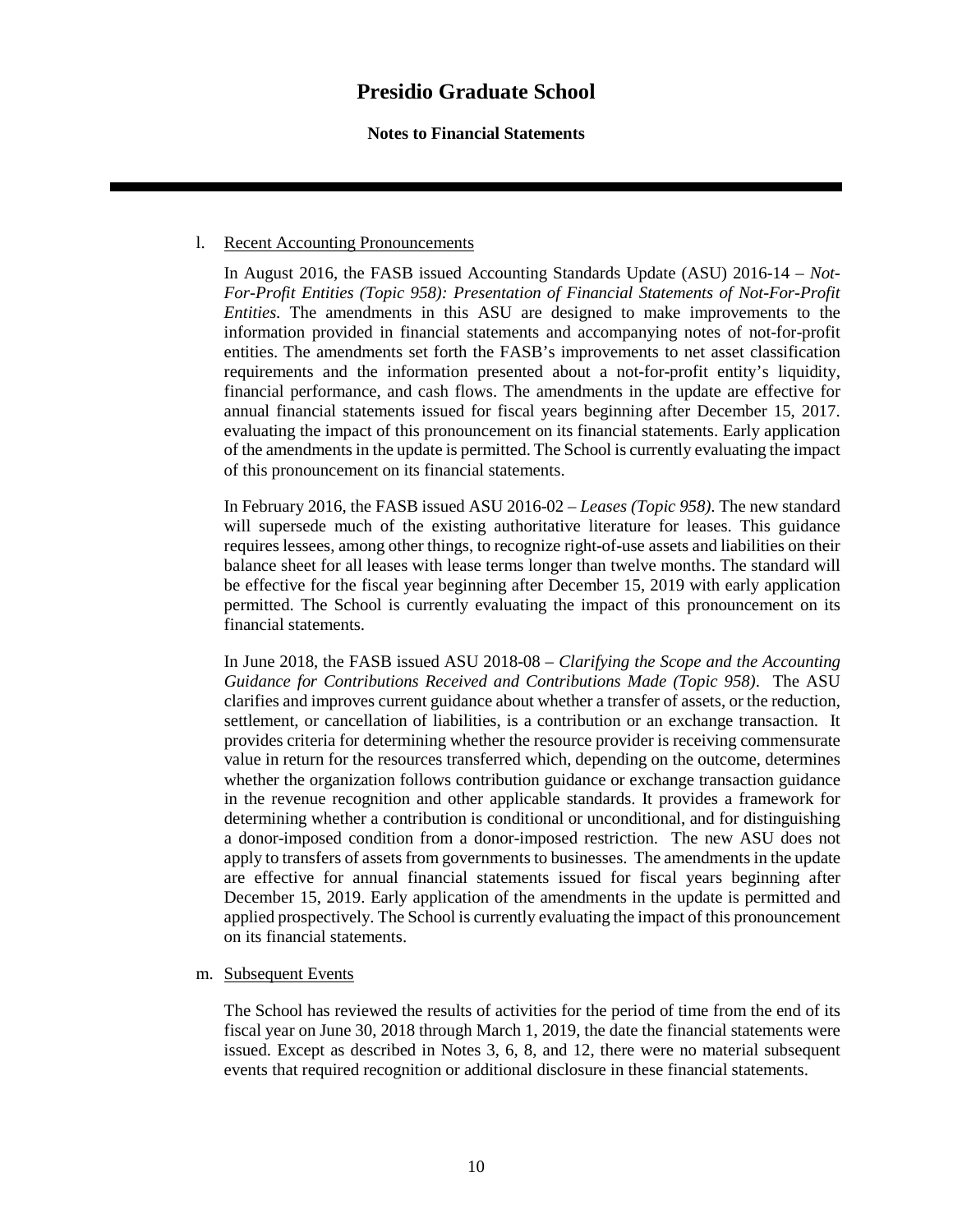# **Notes to Financial Statements**

### **Note 3 - Refundable Bond:**

The School has a refundable bond for the benefit of Washington State Achievement Council in the amount of \$250,000. The principal for the refundable bond is held by a surety company and is to be held for at least two years following the cancellation of the bond to cover any claims against the School. The principal currently earns interest at a rate of 0.4% annually. As of June 30, 2018, there is \$4,413 in accrued interest included in Other assets.

Subsequent to year end, the refundable bond was released to the School. The School established a certificate of deposit for \$100,000, which has a 12-month term that renews annually and is assigned to the Washington State Achievement Council.

### **Note 4 - Property and Equipment:**

Property and equipment consists the following at June 30, 3018:

| Library                                         | \$<br>51,071 |
|-------------------------------------------------|--------------|
| Furniture and fixtures                          | 112,182      |
| Computer and office equipment                   | 146,904      |
| Computer software                               | 58,399       |
|                                                 |              |
|                                                 | 368,556      |
| Less: accumulated depreciation and amortization | (317,962)    |
|                                                 |              |
| Net property and equipment                      | \$<br>50,594 |

Depreciation and amortization expense amounted to \$57,517 for the year ended June 30, 2018. All furniture and equipment are collateral for the note payable (see Note 5).

#### **Note 5 - Notes Payable:**

The School has a term loan agreement dated February 10, 2015 with Wells Fargo Bank. The note is secured by accounts receivable, inventory, property and equipment, and other assets. Interest accrues on the unpaid outstanding balance of credit as a fixed rate of 5.75%. Installments of principal commenced on March 15, 2015, continuing monthly through February 15, 2020. The balance outstanding at June 30, 2018 was \$119,498.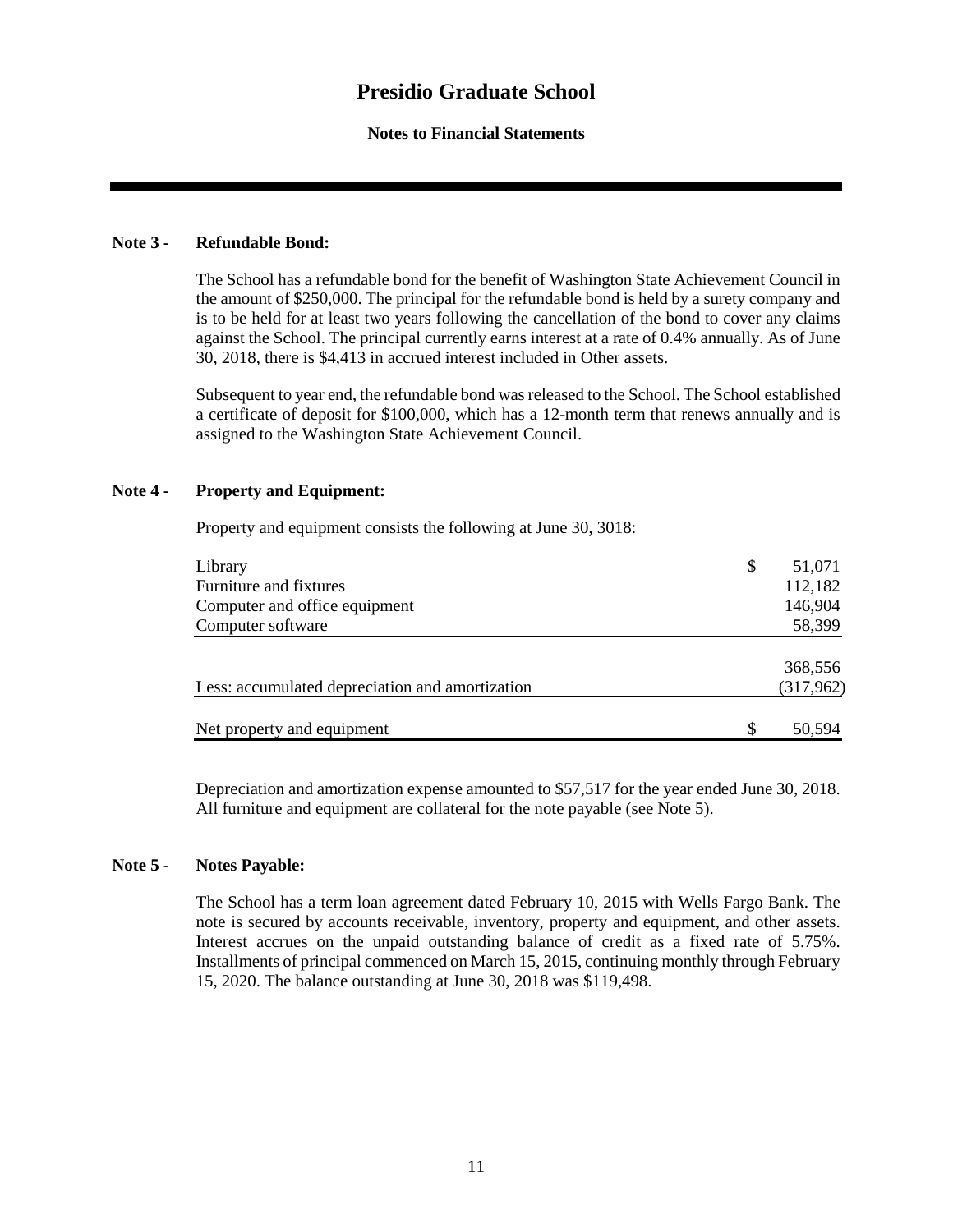**Notes to Financial Statements**

Payments due on the loans are as follows:

| Year ending |               |
|-------------|---------------|
| June 30,    |               |
| 2019        | \$<br>71,902  |
| 2020        | 47,596        |
|             |               |
| Total       | \$<br>119,498 |

### **Note 6 - Acquisition Indebtedness:**

The School assumed responsibility for payment of a Line of Credit (LOC) and the balance of a term loan under the agreement with the University. During the year, the LOC and term loan was formally assumed by the School as a result of signing new agreements with Beneficial State Bank (the Bank).

The LOC with the Bank is for \$170,000 and \$112,851 is outstanding as of June 30, 2018. The LOC matures on January 1, 2019 and has an interest rate of 5.38% annually.

The term loan agreement, dated December 20, 2013 with the Bank, had an original amount of \$470,000. Interest accrued on the unpaid outstanding balance of credit at a fixed rate of 3% of principal commencing on January 29, 2014, continuing monthly thereafter until the acquisition agreement date of July 27, 2016. On that date, the School was to assume the debt with an outstanding balance of \$250,979. On March 20, 2018, the School assumed the debt under the new agreement and the interest rate was revised to 5.38%. As of June 30, 2018, the outstanding balance on this loan is \$65,277. The term loan matures on January 1, 2019.

In January 2019, the School paid off and closed both the LOC and term loan.

#### **Note 7 - Temporarily Restricted Net Assets:**

Temporarily restricted net assets were released from donor restrictions during the year ended June 30, 2018 as follows:

| Time<br>Purpose | J | 85,450<br>212,241 |
|-----------------|---|-------------------|
| Total           | S | 297,691           |

As of June 30, 2018, total temporarily restricted net assets of \$229,737 are purpose-restricted, and mainly restricted for scholarships.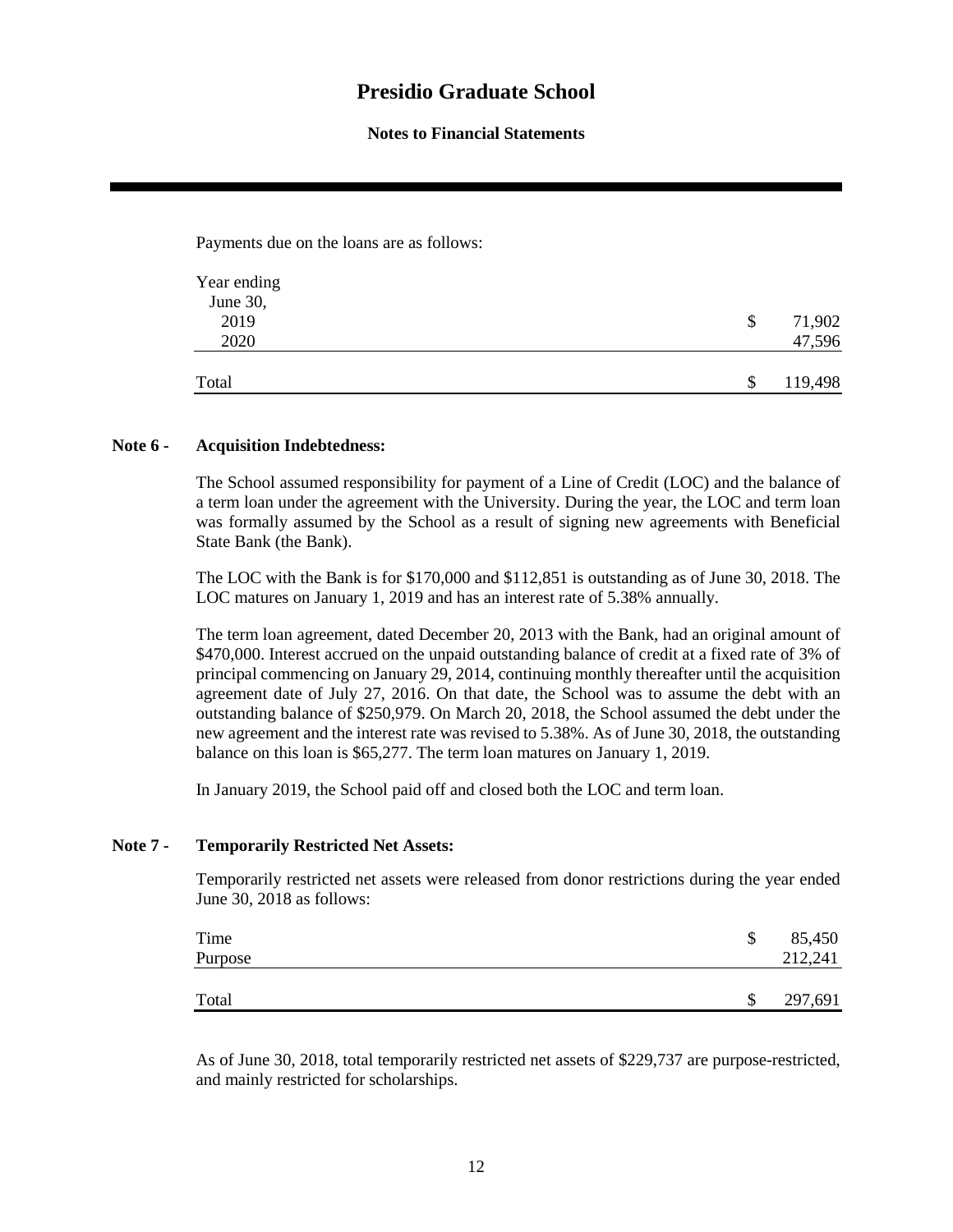# **Notes to Financial Statements**

#### **Note 8 - Commitments:**

### Office Space - San Francisco

The School entered into a three-year lease agreement on June 6, 2015 for office space located in the Presidio of San Francisco. The agreement includes base monthly rent of \$12,621 to \$13,400 as well as operating charges billed monthly based on a percentage of actual charge incurred by the landlord. In July 2018, the lease agreement was extended by 2 years with a monthly base rent of \$16,290 in 2019 and \$16,893 in 2020.

### Classroom, Meeting, Office Space - Seattle

Starting August 1, 2016, the School commenced a three-year agreement for classroom, meeting and office space with HUB in Seattle with a minimum monthly rent of \$8,000. The rent escalates as enrollment increases in excess of 15 students with 30 students being \$12,500 per month.

### Conference Center - Seattle

Starting on July 1, 2016, the School began a three-year agreement with a conference center for lodging and meeting space to be used for the weekend intensive course sessions which are part of a degree program. The School typically pays \$22,500 to \$25,000 with a minimum of \$22,500 for each weekend session and occurs ten times a year. Subsequent to year end, the School signed a new two-year agreement, which begins July 1, 2019 and has the same terms as the current agreement.

Future non-cancellable lease commitments as of June 30, 2018 are as follows:

| Year ending                    |                 |
|--------------------------------|-----------------|
| June 30,                       |                 |
| 2019                           | 516,000<br>\$   |
| 2020                           | 436,000         |
| 2021                           | 225,000         |
|                                |                 |
| Total future lease commitments | 1,177,000<br>S. |

The School's rent expense under all lease agreements (including Presidio operating charges and agreements described above) amount to \$565,424 for the year ended June 30, 2018.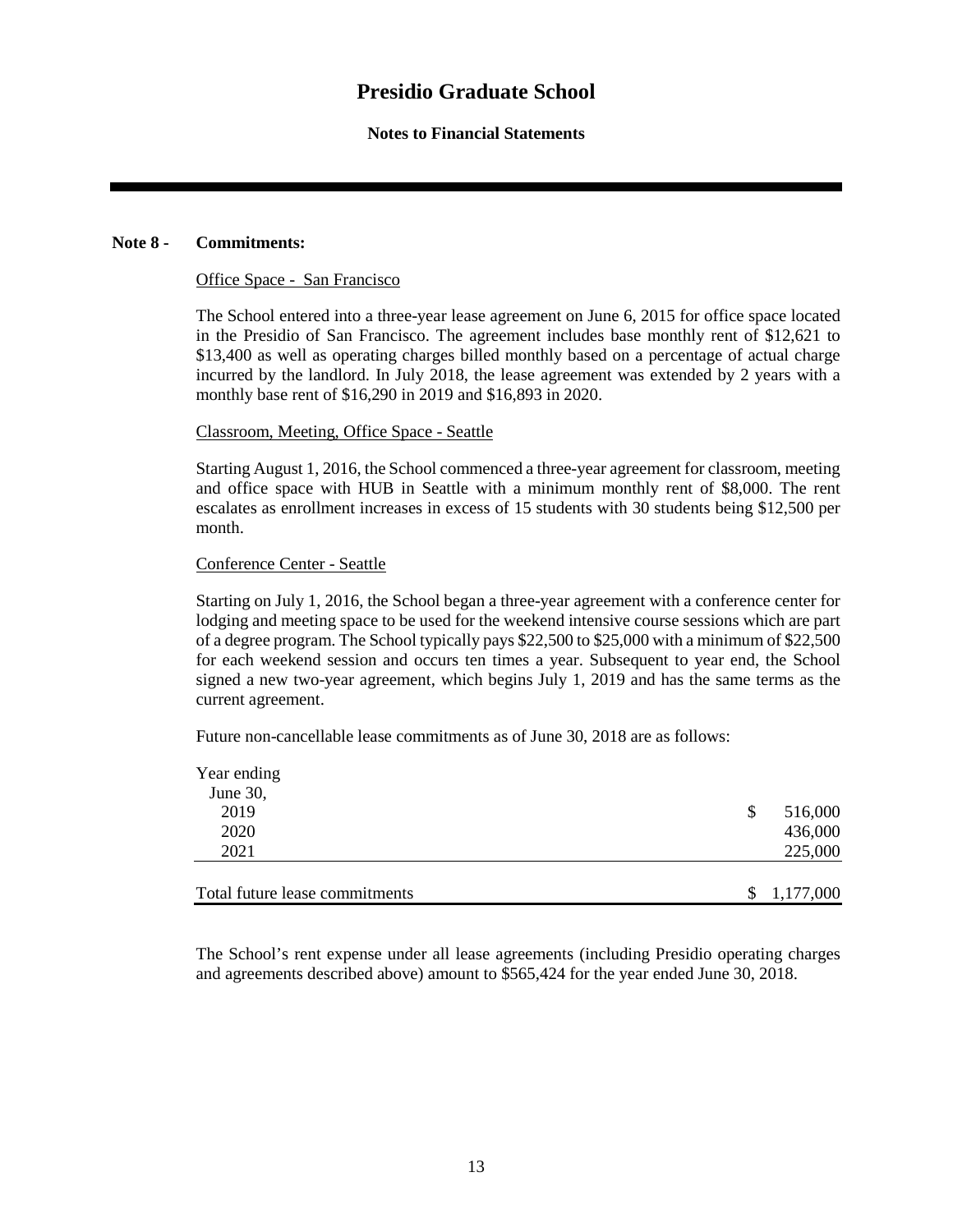# **Notes to Financial Statements**

### **Note 9 - Retirement Plans:**

The School maintains a  $401(k)$  retirement plan (the Plan) for the benefit of all eligible employees. An employee may begin to participate in the Plan after 30 days of employment and if the employee has met the requirements of eligibility. The Plan is funded by employee and matching employer contributions. The School matches employee contributions up to 4% of compensation. The School's matching contribution money is vested immediately. Contributions made by the School amounted to \$24,613 for the year ended June 30, 2018.

# **Note 10 - Contingencies:**

Federal grants, including financial aid which the School administers and for which it receives reimbursements, which the University administers require the fulfillment of certain conditions as set forth in the grant instruments and are subject to audit and final acceptance by the U.S. Department of Education (the Department). Failure to fulfill the conditions could result in return of the funds to the Department. Management is of the opinion that the School has complied with the terms of all agreements and that the results of such audit will not have a significant effect on the financial position or results of activities of the School.

# **Note 11 - Related Party Transactions:**

The School received contributions of \$1,435,237 from members of its Board of Directors, staff, companies and organizations for which they represent. There are no pledges outstanding at June 30, 2018 from these parties.

# **Note 12 - Subsequent Event:**

On February 22, 2018, the School signed a change of control agreement with an international education organization, Amity Global Education Organisation (AGEO). The effective date of closing was October 12, 2018, which is when all contingencies of closing were met. The agreement provided that AGEO commits up to \$5 million in unrestricted donations to the School over five years. AGEO will also bolster international marketing for recruitment of international students. The agreement allowed for AGEO to appoint seven of its initial eleven board members, with the result that the majority of the board be independent of AGEO. Three of the new directors took office on the date of closing; the remaining four new board members were elected on December 17, 2018. Information on the board can be found at [https://www.presidio.edu/about/board-of-directors/.](https://www.presidio.edu/about/board-of-directors/) The press release can be found [here.](https://www.prweb.com/releases/sustainability_pioneer_joins_with_global_education_leader_in_partnership_to_expand_international_sustainability_education/prweb16095452.htm)